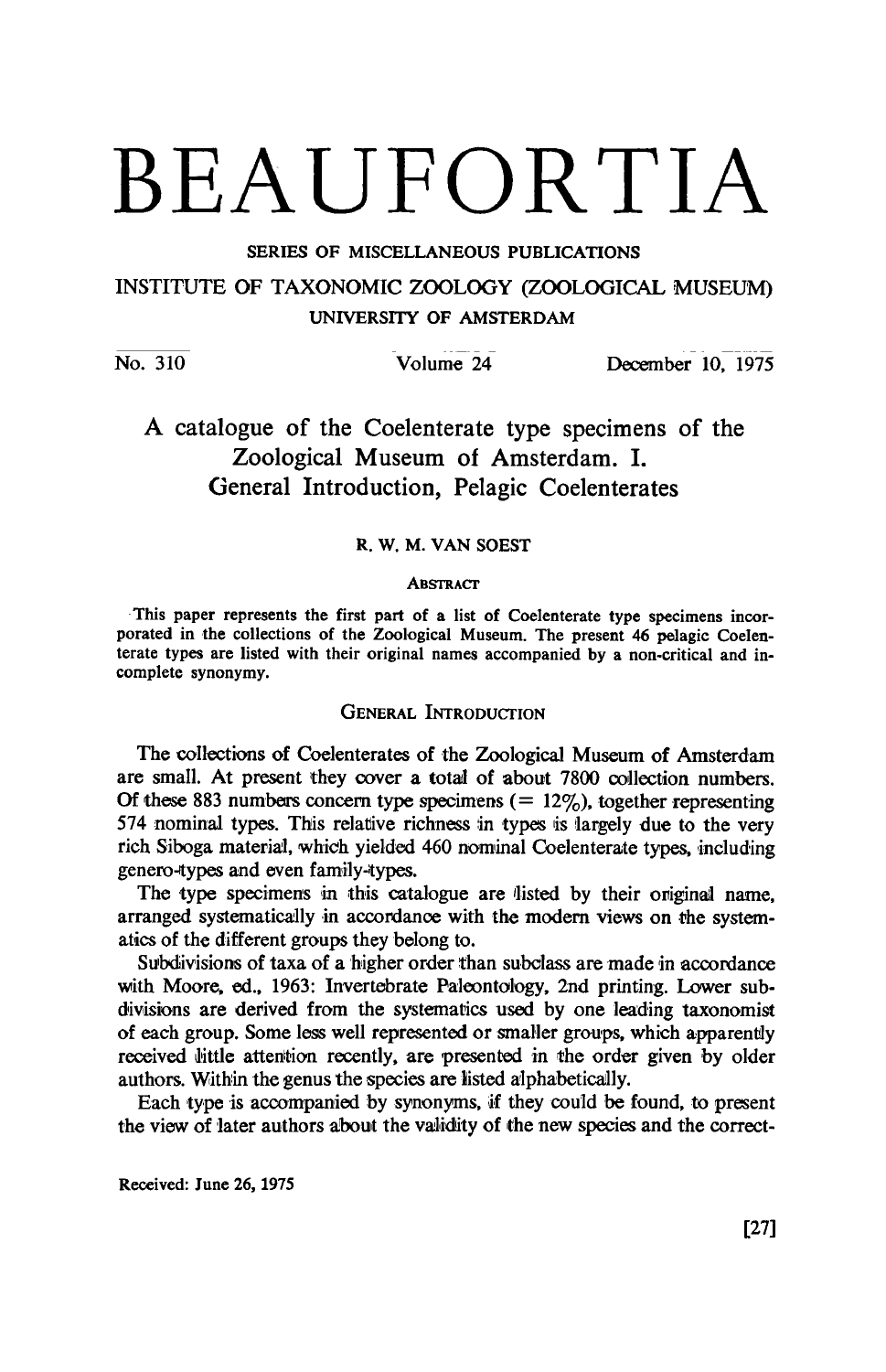ness or incorrectness of the genus assignment. It is to be well understood that these synonyms are only uncritical name-synonyms extracted from literature, and are not the views of the present author.

In addition to the synonyms the number of specimens in the type series (holotype, paratype(s), syntypes), the numbers they bear in the collection of the Zoological Museum of Amsterdam (ZMA. COEL. no.), and the type localities are given. If it concerns Siboga material, the localities are given as station-numbers; for the data about these stations one is referred to the station list of the Siboga Expedition (cf. Weber, 1902). If one or more specimens of the type series are known to have been donated to other institutions or persons, or if they are missing, this is stated with each type separately.

### PELAGIC COELENTERATES

Introductory remark: The pelagic Cnidaria are arranged in accordance with Kramp (1961) (Scyphozoa, Hydromedusae) and Totton (1965) (Siphono phora). For the Acnidaria the order given by Moser (1903) has been used.

> Subphylum ACNIDARIA Class TENTACULATA Order CYDIPPIDEA Family Pleurobrachiidae

Pleurobrachia globosa Moser, 1903: 7, pi. <sup>1</sup> (figs. 1-4); Moser, 1909: 148. Syntypes: <sup>127</sup> specimens, ZMACOEL. no. 1914.

Type localities: Siboga Exped., sstat. 50, 104, 106, 172, 184, 194, Boeton, 205. Three specimens from stat. 205 have been donated to the Rijksmuseum van Natuurlijke Historie at Leiden. One specimen from stat. <sup>172</sup> is missing. Pleurobrachia pigmentata Moser, 1903: 8, pi. <sup>1</sup> (figs. 5-6), pi. 4 (figs. 1-3); Moser, 1909: 146.

Syntypes: <sup>10</sup> specimens, ZMA COEL. no. 7346.

Type localities: Siboga Exped., stat. 165, 172. Three specimens from stat. 165 and the specimen from stat. 172 are missing.

Lampetia elegans Moser, 1903: 15, pi. <sup>1</sup> (fig. 7). Ganesha elegans; Moser, 1909: 185.

Syntypes: <sup>8</sup> specimens, ZMA COEL. no. 1910.

Type localities: Siboga Exped., stat. 106, 136, 229, Boeton. Two specimens from stat. <sup>106</sup> and two from stat. Boeton are missing. The species is the type of the genus Ganesha Moser, <sup>1909</sup> by monotypy.

> Class NUDA Order BEROIDEA Family Beroeidae

Beroe pandorina Moser, 1903: 24, pi. <sup>3</sup> (figs. 1-8), pi. 4 (figs. 4-6). Pandora pandorina; Moser, 1909: 160.

Syntypes: <sup>12</sup> specimens, ZMA COEL. no. 1901.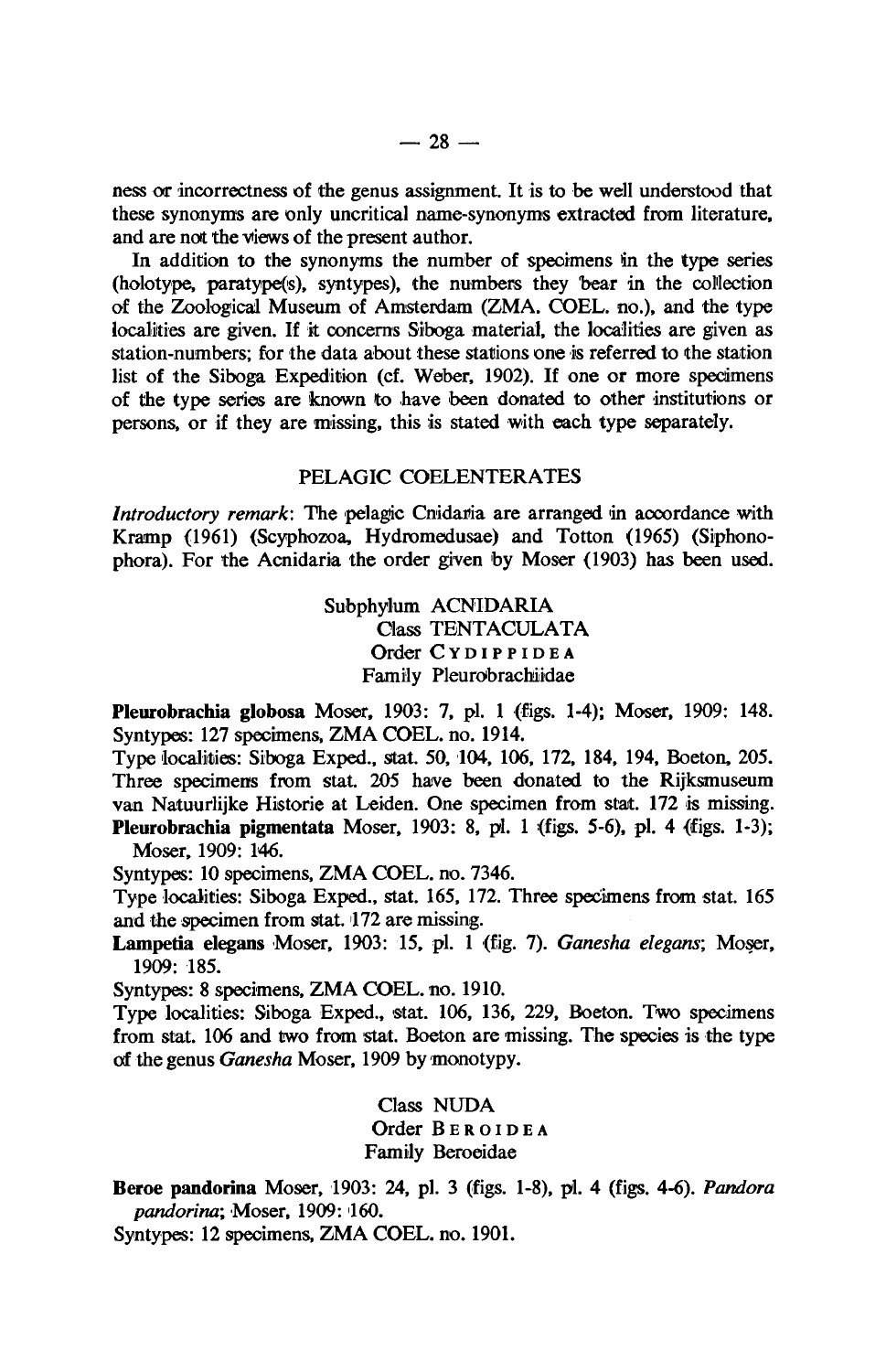Type localities: Siboga Exped., stat. 136, 215a, 205. Two specimens from stat. 215a are missing.

> Subphylum CNIDARIA Class SCYPHOZOA Order CORONATAE Family Paraphyllinidae

Paraphyllina intermedia Maas, 1903: 8, pi. <sup>2</sup> (figs. 10-14), pi. <sup>11</sup> (fig. 106); Kramp, 1961: 318.

Syntypes: 2 specimens, ZMA COEL. no. 2057.

Type locality: Siboga Exped., stat. 220. The species is the type of the genus,

Order SEMAEOSTOMEAE Family Pelagiidae

Pelagia curaçaoensis Stiasny, 1924: 83, fig. 1. P. noctiluca; Kramp, 1961: 328. Syntypes: <sup>2</sup> specimens, ZMACOEL. no. 2061.

Type locality: Spaanse Haven, Curaçao.

Order RHIZOSTOMEAE

Family Cassiopeidae

Cassiopeja andromeda (Forskal, 1775) var. malayensis Maas, 1903: 43, pi. <sup>11</sup> (figs. 98, 102), pi. 12 (fig. 112), pi. 4 (figs. 21-25, 27-29, 31-34). Cassiopea andromeda; Kramp, 1961: 349.

Syntypes: <sup>20</sup> specimens, ZMA COEL. no. 1983, 1984, 1985, 1987, 1988, 1989, 1991.

Type localities: Siboga Exped., stat. 2, 64, 144, 205, 213, 234, 258.

Cassiopeja ornata Haeckel, 1880 var. digitata Maas, 1903: 45, pi. 4 (figs. 26, 30). Cassiopea ornata; Kramp, 1961: 351.

Syntypes: <sup>3</sup> specimens, ZMACOEL. no. 1992, 1993.

Type localities: Siboga Exped., stat. 213, 261, 50. The specimen from stat. <sup>50</sup> is missing from the ZMA collection.

Cassiopeia vanderhorsti Stiasny, 1924: 85, figs. 2-4, 7. Cassiopea vanderhorsti; Kramp, 1961: 351. C. xamachana var. vanderhorsti; Hummelinck, 1933: 480.

Syntypes: <sup>22</sup> specimens, ZMA COEL. no. 1982.

Type locality: Caracas Bay, Curaçao. Coll. C. J. van der Horst, 1920.

## Family Cepheidae

Netrostoma coerulescens Maas, 1903: 35, pi. 5 (figs. 37-46), pi. <sup>11</sup> (figs. 97, 103), pi. 12 (fig. 109); Kramp, 1961: 356.

Syntypes: <sup>11</sup> specimens, ZMA COEL. no. 2054, 2055, 2056.

Type localities: Siboga Exped., stat. 209, 93, Ambon.

Family Mastigiidae

Mastigias papua (Lesson, 1830) var. sibogae Maas, 1903: 66, pi. 7 (figs.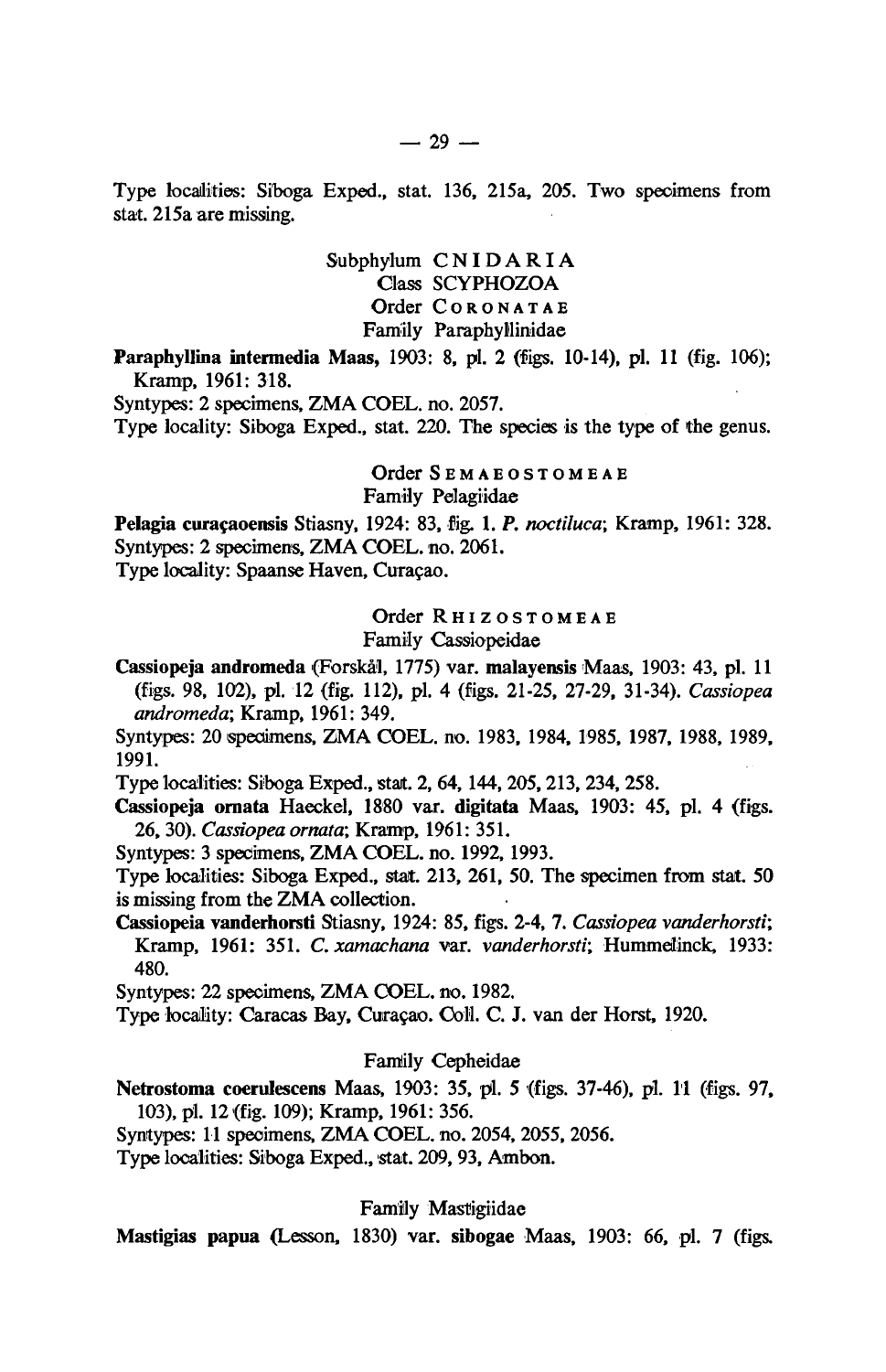58-61, 64), pi. <sup>8</sup> (figs. 75-77), pi. <sup>9</sup> (figs. 84-85), pi. 12 (fig. 110). M. papua; Kramp, 1961: 359.

Syntypes: <sup>17</sup> specimens, ZMA COEL. no. 2036, 2039, 2040, 2041, 2043.

Type localities: Siboga Exped., stat. 71, 125, 213, 299, 313. One specimen from stat. <sup>299</sup> and four from stat. <sup>213</sup> are missing. They may have been donated to the Museum in München.

### Family Versurigidae

Crossostoma anadyomene Maas, 1903: 56, pi. 7 (figs. 65-68). Versuriga anadyomene; Kramp, 1961: 363.

Holotype: ZMA COEL. no. 2016.

Type locality: Siboga Exped., stat. 314. The species is the type of the genus Versuriga Kramp, 1961 by monotypy.

Family Catostylidae

# Crambione mastigophora Maas, 1903: 49, pi. <sup>6</sup> (figs. 47-53), pi. <sup>8</sup> (figs. 71-74),

pi. 11 (figs. 100, 104), pi. 12 (fig. 113); Kramp, 1961: 373. Syntypes: <sup>20</sup> specimens, ZMA COEL. no. 2005, 2009, 2010, 2012. Type localities: Siboga Exped., stat. 140, 209, Ambon. The species is the type of the genus.

SCYPHOZOA INCERTAE SEDIS (Scyphopolyps) Stephanoscyphus komaii Leloup, 1937: 66, fig. 42.

Holotype: ZMA COEL. no. 3437.

Type locality: Banda (Indonesia). Coll. van de Velde, V-1926.

Stephanoscyphus sibogae Leloup, 1937: 67, fig. 43.

Syntypes: two colonies, ZMA COEL. no. 2083.

Type locality: Siboga Exped., stat. 45.

Class HYDROZOA

Order ANTHOMEDUSAE

Family Tubulariidae

Euphysora bigelowi Maas, 1905: 7, pi. <sup>1</sup> (figs. 1-3); Kramp, 1961: 39.

Syntypes: numerous specimens, ZMA COEL. no. 4606.

Type localities: Siboga Exped., stat. 104, 109, 136, 144, 184, 189a, 214. The species is the type of the genus.

Family Bougainvilliidae

Rathkea octonemalis Maas, 1905: 12, pi. 2 (figs. 11-12). Koellikerina octonemalis; Kramp, 1961: 85.

Syntypes: <sup>2</sup> specimens, ZMA COEL. no. 2072.

Type localities: Siboga Exped., stat. 136, 182.

Family Calycopsidae

Heterotiara anonyma Maas, 1905: 19, pi. <sup>3</sup> (figs. 19-21); Kramp, 1961: 122. Syntypes: 2 specimens, ZMA COEL. no. 4497.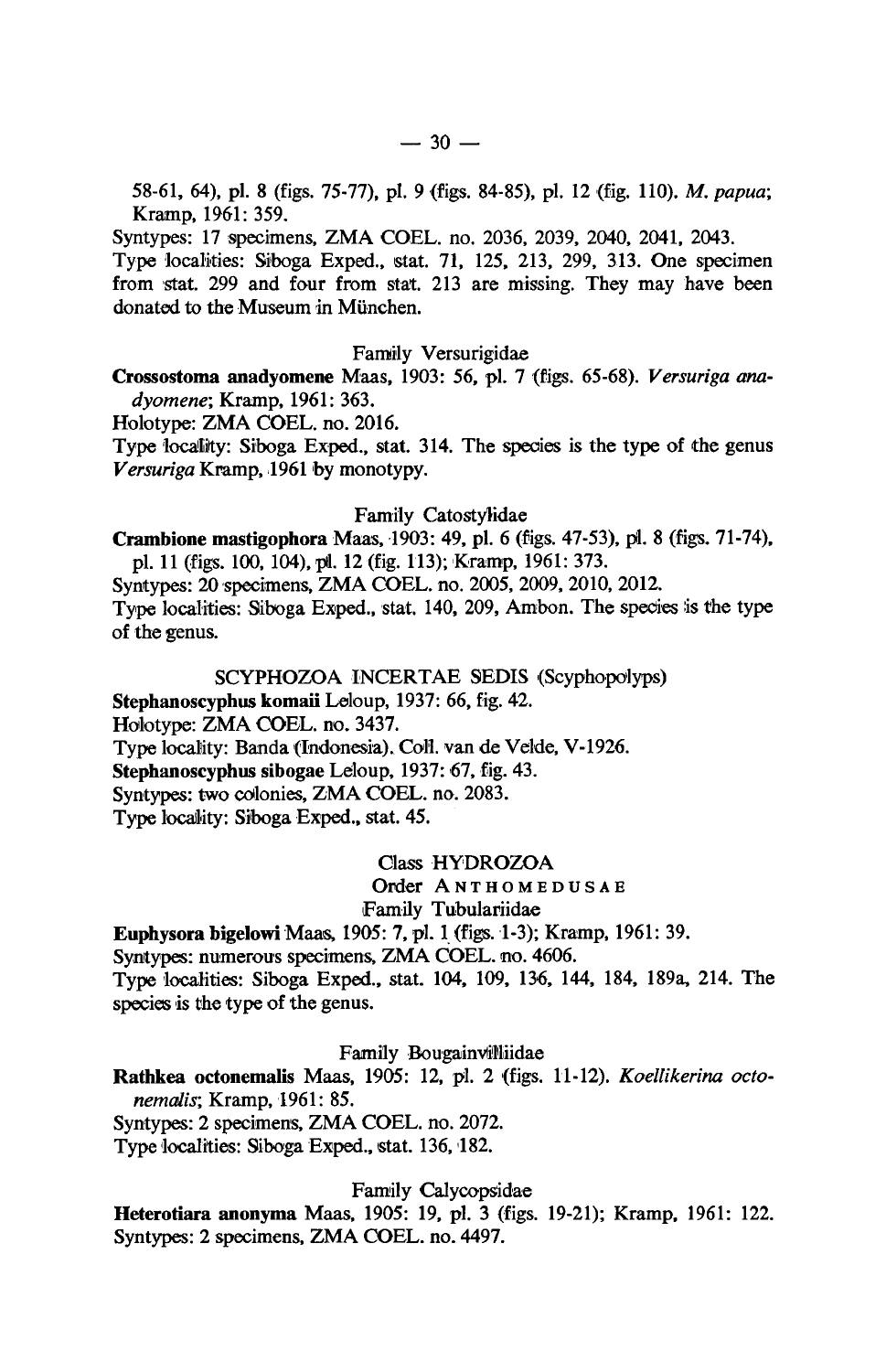Type locality: Siboga Exped., stat. 148. The species is the type of the genus. Sibogita geometrica Maas, 1905: 17, pi. 3 (figs. 16-18); Kramp, 1961: 124. Holotype: ZMA COEL. no. 3853.

Type locality: Siboga Exped., stat. 118. The species is the type of the genus.

Order LEPTOMEDUSAE

Family Laodiceidae

Melicertidium malayicum Maas, 1905: 28, pi. <sup>5</sup> (figs. 29-31). Melicertissa malayica; Kramp, 1961: 143.

Syntypes: <sup>2</sup> specimens, ZMA COEL. no. 4175

Type localities: Siboga Exped., stat. 136, 143.

#### Family Eutimidae

Eutima levuka (Agassiz & Mayer, 1899) var. ocellata Maas, 1905: 35, pi. <sup>7</sup> (figs. 43-44). E. levuka; Kramp, 1961: 197.

Syntypes: <sup>5</sup> specimens, ZMA COEL. no. 4605.

Type localities: Siboga Exped., stat. 119, 136, 144, 225.

Order LIMNOMEDUSAE

Family Olindiadidae

Olindias phosphorica (della Chiaje, 1841) var. malayensis Maas, 1905: 47, pi. 9 (figs. 60-61). O. malayensis; Kramp, 1961: 227.

Syntypes: numerous specimens, ZMA COEL. no. 4113, 4114.

Type localities: Siboga Exped., stat. 50, 109, 149, 213.

Family Proboscidactylidae

Proboscidactyla flavicirrata Brandt, 1835 var. stolonifera Maas, 1905: 21, pi. 4 (figs. 24-28). P. ornata; Kramp, 1961: 235.

Syntypes: numerous specimens.

Type localities: Siboga Exped. stat. 136, 172, 184. The material from these stations is missing, although specimens of this taxon from stat. 50 and stat. <sup>104</sup> are present (ZMA COEL. no. 4000). Apparently the type material is lost, although the possibility of an erroneous record given by Maas (1905) cannot be excluded.

Order NARCOMEDUSAE

Family Aeginidae

Aeginura weberi Maas, 1905: 77, pi. <sup>11</sup> (fig. 73), pi. <sup>12</sup> (fig. 76), pi. <sup>14</sup> (figs. 90-99). A. grimaldii; Kramp, 1961: 269.

Syntypes: <sup>3</sup> specimens, ZMA COEL. no. 1934, 4997.

Type locality: Siboga Exped., stat. 143. One specimen is missing.

Order SIPHONOPHORA Suborder CYSTONECTAE Family Rhizophysidae

# Bathyphysa sibogae Lens & van Riemsdijk, 1908: 114, pi. <sup>20</sup> (fig. 148), pi. <sup>23</sup> (figs. 160-164), pi. 24 (fig. 173); Totton, 1965: 43.

Syntypes: 2 specimens, ZMA COEL. no. 3998, 4918, 4919, 5074.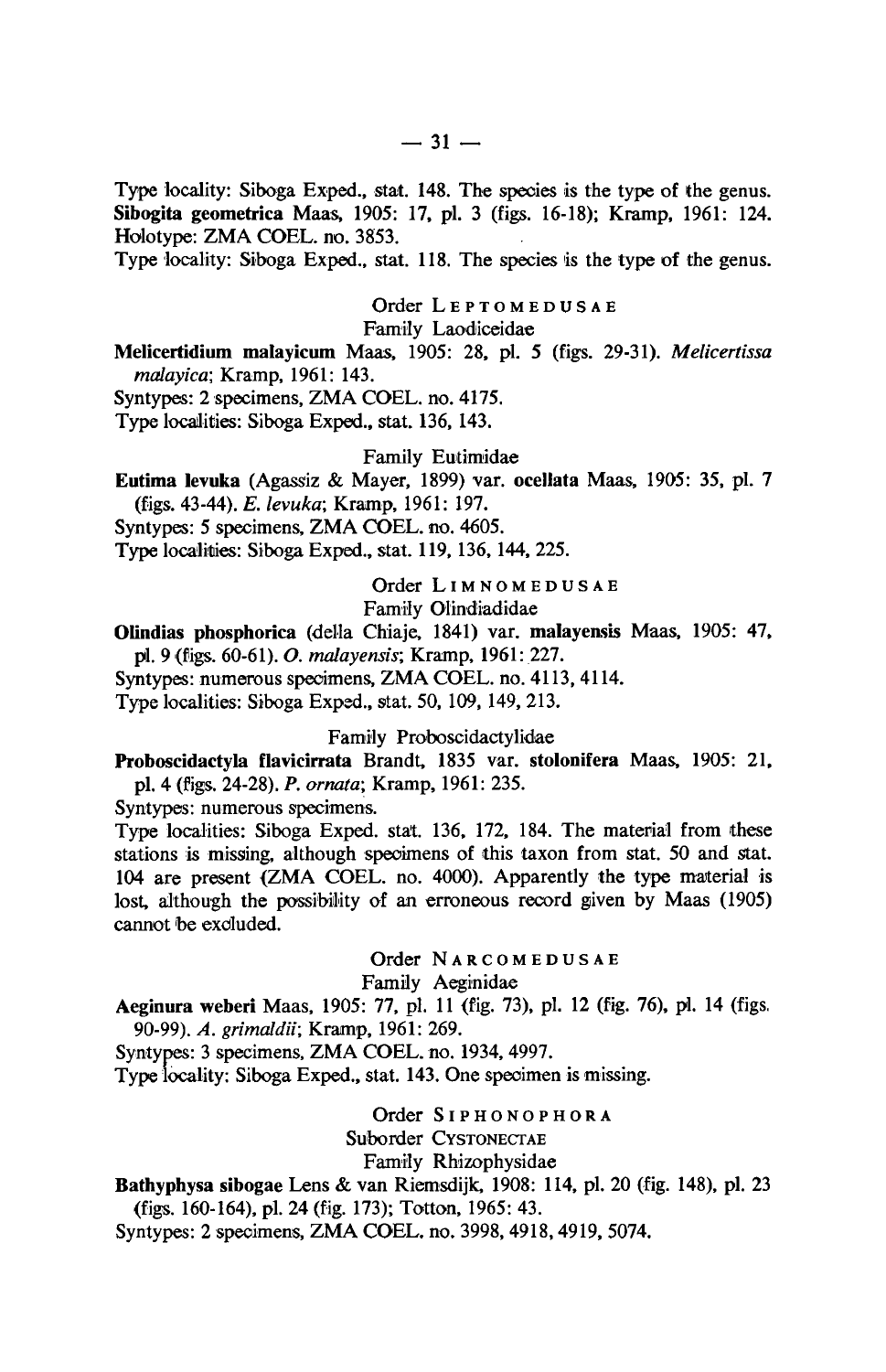Type localities: Siboga Exped., stat. 38, 227.

Pterophysa studeri Lens & van Riemsdijk, 1908: 111, pi. 20 (fig. 149), pi. 22 (figs. 153-155, 157-159), pi. 23 (fig. 165), pi. 24 (fig. 171). Bathyphysa conifera; Totton, 1965: 43.

Holotype: ZMA COEL. no. 3995, 5072.

Type locality: Siboga Exped., stat. 126.

#### Suborder PHYSONECTAE

#### Family Agalmidae

Halistemma cupulifera Lens & van Riemsdijk, 1908: 85, pi. <sup>16</sup> (figs. 116-119); Totton, 1965: 58.

Holotype: ZMA COEL. no. 4516.

Type locality: Siboga Exped., stat. 244

Erenna bedoti Lens & van Riemsdijk, 1908: 66, pi. <sup>11</sup> (figs. 85-90). E. richardi; Totton, 1965: 74.

Holotype: ZMA COEL. no. 4617.

Type locality: Siboga Exped., stat. 210a.

#### Family Rhodaliidae

Archangelopsis typica Lens & van Riemsdijk, 1908: 91, pi. 17, pi. <sup>18</sup> (figs. 137-140); Totton, 1965: 96.

Syntypes: <sup>2</sup> specimens, ZMACOEL. no. 4921.

Type localities: Siboga Exped., stat. 15, 289. The specimen of stat. <sup>289</sup> is missing. The species is the type of the genus by monotypy.

Suborder CALYCOPHORAE

Family Prayidae

Rosacea villafrancaeCarre, 1968: 109, pi. <sup>1</sup> (figs. 1-8), text-figs. 1-3.

Holotype: ZMA COEL. no. 5293.

Type locality: Villefranche-sur-Mer, ll-V-1968.

## Family Diphyidae

Galeolaria chuni Lens& van Riemsdijk, 1908: 61, pi. <sup>9</sup> (figs. 78-79). Sulculeo-

laria chuni; Totton, 1965: 150. Galetta chuni; Stepanyants, 1973: 655.

Syntypes: 3 specimens, ZMA COEL. no. 4591.

Type localities: Siboga Exped., stat. 168, 194.

Diphyes gegenbauri Lens & van Riemsdijk, 1908: 46, pi. <sup>7</sup> (fig. 57), pi. <sup>8</sup> (fig. 58). D. bojani; Moser, 1925: 208.

Syntypes: <sup>5</sup> specimens, ZMA COEL. no. 4679, 4680, 7166.

Type localities: Siboga Exped., stat. 172 (figured speoimen), 136, 168, 205.

Diphyes indica Lens & van Riemsdijk, 1908: 44, pi. <sup>7</sup> (fig. 54). D. bojani; Moser, 1925: 208.

Syntypes: <sup>14</sup> specimens, ZMA COEL. no. 4677.

Type localities: Siboga Exped., stat. 93, 118, 205, 225, 276.

Diphyes malayani Lens & van Riemsdijk, 1908: 45, pi. <sup>7</sup> (figs. 55-56). D. bojani; Moser, 1925: 208.

Syntypes: 4 specimens, ZMA COEL. no. 4676, 7111.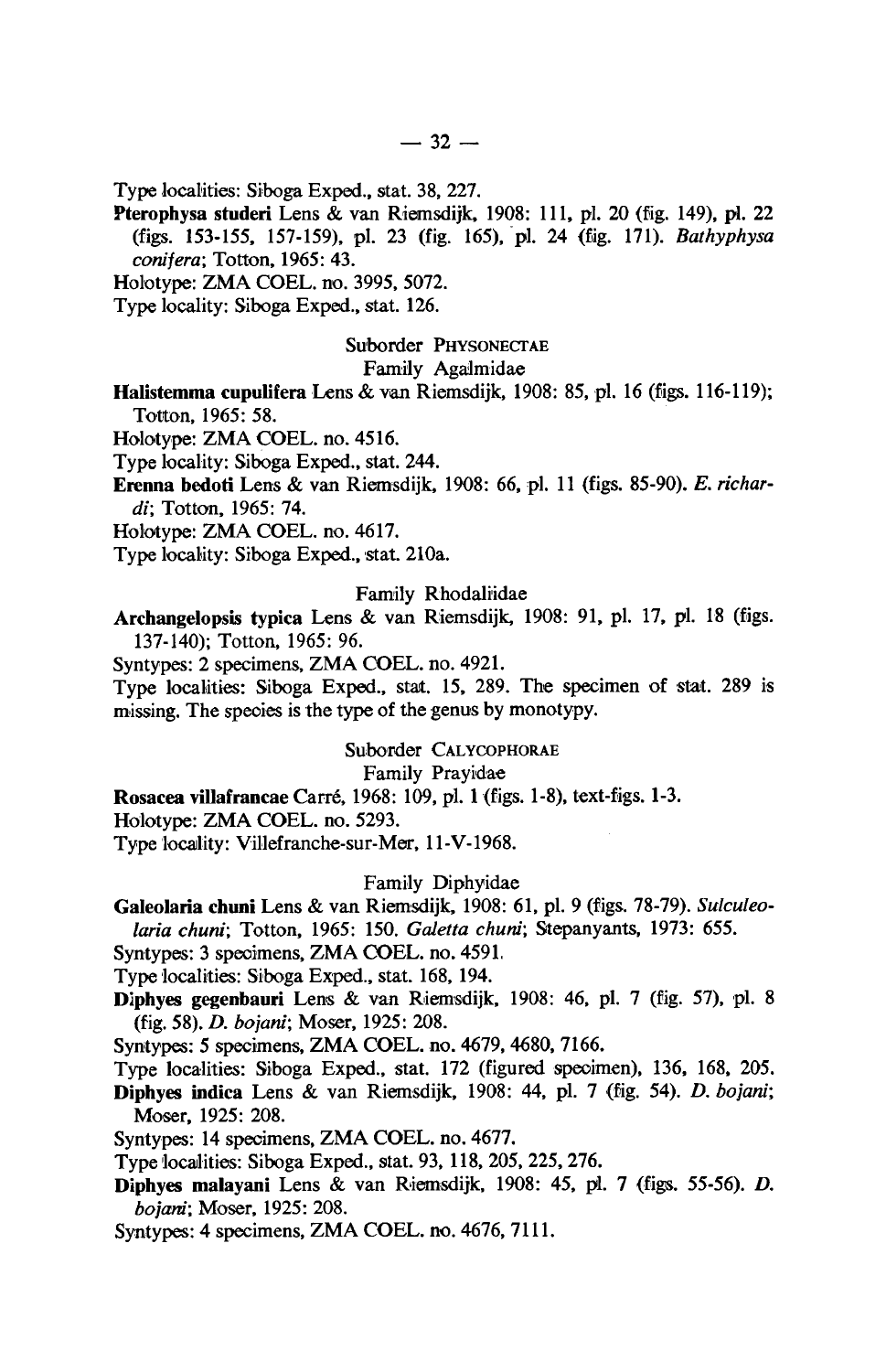Type localities: Siboga Exped., stat. 117a, 185.

Diphyes nierstraszi Lens & van Riemsdijk, 1908: 43, pi. <sup>7</sup> (fig. 53). D. dispar; Moser, 1925: 171.

Syntypes: <sup>49</sup> specimens, ZMA COEL. no. 4674, 4675, 7110.

Type localities: Siboga Exped., stat. 50, 106, 112, 125, 141, 144, 172, 189a, 194, 220.

Diphyopsis anomala Lens & van Riemsdijk, 1908: 54, pi. <sup>8</sup> (fig. 69), pi. <sup>9</sup> (fig. 70). Diphyes dispar; Moser, 1925: 171.

Holotype: <sup>1</sup> sup. neotof., ZMA COEL. no. 4678.

Type locality: Siboga Exped., stat. 213.

Diphyopsis weberi Lens & van Riemsdijk, 1908: 53, pi. <sup>8</sup> (figs. 67-68). Diphyes chamissonis; Totton, 1965: 156.

Syntypes: <sup>272</sup> specimens, ZMA COEL. no. 4662, 4663, 4664, 4665, 7175.

Type localities: Siboga Exped., stat. 169 (figured specimen), 50, 93, 96, 104,

106, 109, 117a, 136, 144, 146, 149, 165, 168, 169, 172, 174, 184, 205, 282, 315.

Diphyopsis diphyoides Lens & van Riemsdijk, 1908: 51, pi. <sup>8</sup> (figs. 65-66). Eudoxoides mitra; Totton, 1965: 188.

Syntypes: <sup>131</sup> specimens, ZMA COEL. no. 4666, 4667, 7176.

Type localities: Siboga Exped., stat. 136 (figured specimen), 106, 109, 117a, 125, 143, 144, 146, 148, 157, 165, 168, 169, 172, 184, 185, 186, 189a, 194, 203, 215a, 220, 221, 225, 245, 276, 304. pe localities: Siboga Exped., stat. 136 (figured specimen), 106, 109, 117a,<br>5, 143, 144, 146, 148, 157, 165, 168, 169, 172, 184, 185, 186, 189a, 194, 203,<br>5a, 220, 221, 225, 245, 276, 304.<br>phyes subtiloides Lens & van Riem

Diphyes subtiloides Lens & van Riemsdijk, 908: 46, pi. 7 (figs. 59-61). Lensia

subtiloides; Totton, 1965: 159.<br>Syntypes: 109 specimens, ZMA COEL. no. 4671, 4672, 7108.

Type localities: Siboga Exped., stat. 136 (figured specimen), 168 (figured specimen), 104, 117a, 138, 141, 144, 146, 149, 172, 184, 186, 189a, 194, 220, 229.

Diphyes contorta Lens & van Riemsdijk, 1908: 39, pi. <sup>6</sup> (figs. 48-50). Chelophyes contorta; Totton, 1965: 187.

Syntypes: <sup>302</sup> specimens, ZMA COEL. no. 4682, 4683.

Type localities: Siboga Exped., stat. 35, 50, 66, 93, 96, 99, 106, 110, 117a, 118, 122, 125, 136, 143, 144, 146, 148, 168, 169, 172, 174, 184, 185, 186, 189a, 194, 203, 213, 215a, 220, 223, 225, 245, 276. Two specimens from stat. <sup>168</sup> are missing.

# Family Clausophyidae

Clausophyes galeata Lens & van Riemsdijk, 1908: 12, pi. <sup>1</sup> (figs. 6-8); Totton, 1965: 194.

Holotype: ZMA COEL. no. 4844.

Type locality: Siboga Exped., stat. 118.

Chuniphyes multidentata Lens & van Riemsdijk, 1908: 13, pi. <sup>1</sup> (figs. 9-11), pi. 2 (figs. 12-15); Totton, 1965: 194.

Holotype (one sup.  $+$  one inf. nectof.): ZMA COEL. no. 4850.

Type locality: Siboga Exped., stat. 144. The species is the type of the genus.

Family Abylidae

Ceratocymba assymmetrica Lens & van Riemsdijk, 1908: 9, pi. <sup>1</sup> (figs. 2-5). C. leuckarti; Sears, 1953: 67.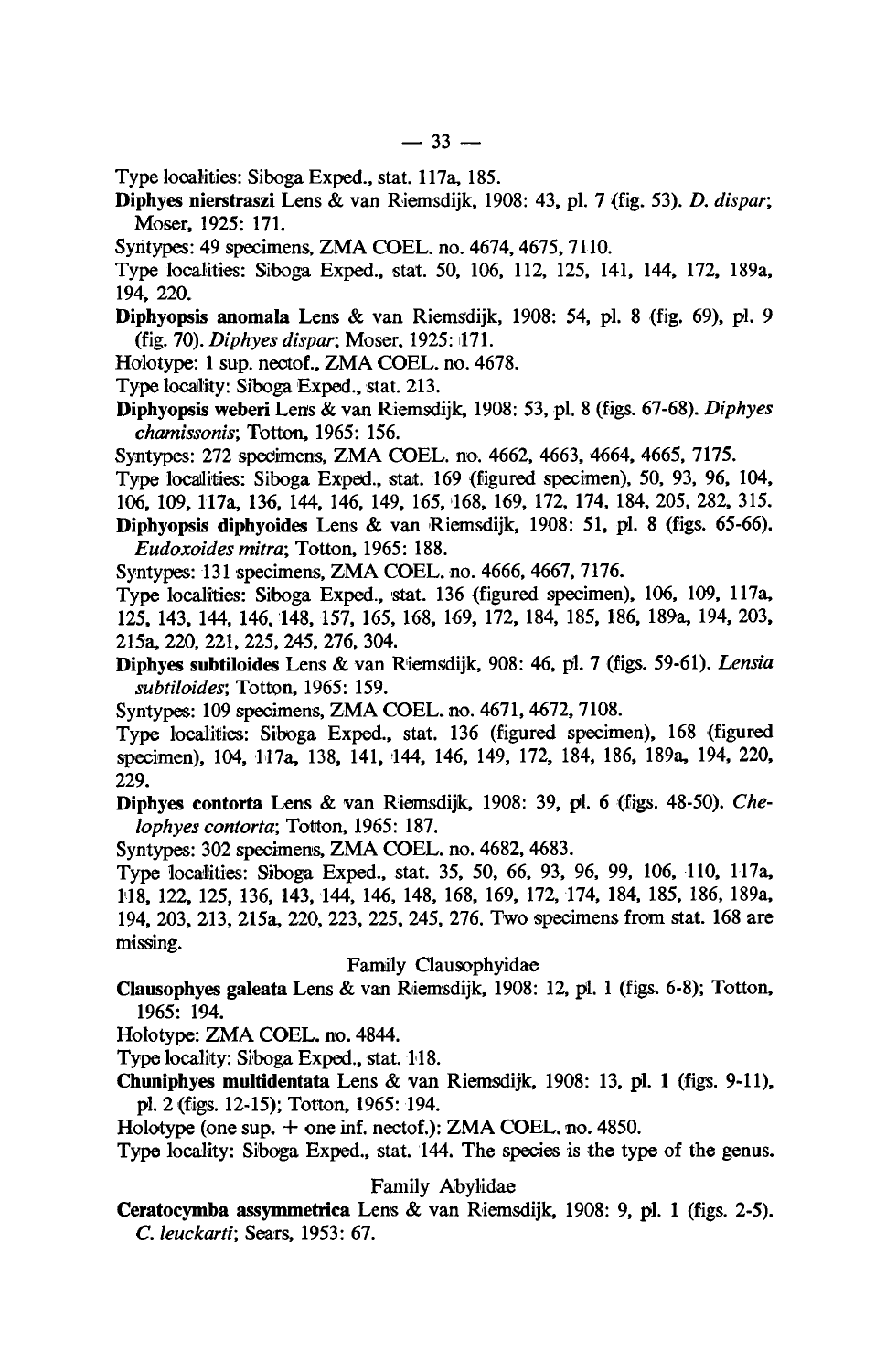- Syntypes: <sup>7</sup> specimens, ZMA COEL. no. 4853, 4854.
- Type localities: Siboga Exped., stat. 106, 148, 203, 215a, 220.
- Diphyabyla hubrechtii Lens & van Riemsdijk, 1908: 36, pi. 4 (fig. 47). Ceratocymba sagittata; Sears, 1953: 63.
- Holotype (sup. nectof.): ZMA COEL. no. 4687

Type locality: Siboga Exped., stat. 42.

- Pseudocymba anomala Sears, 1953: 75, fig. 24. Abyla spec., pathological specimen; Totton, 1954: 142. (probably A. trigona).
- Holotype: ZMA COEL. no. 7109.
- Type locality: Siboga Exped., stat. 220.
- Abyla haeckeli Lens & van Riemsdijk, 1908: 32, pi. 5 {figs. 39-41); Sears, 1953: 39; Totton, 1965: 210.
- Syntypes: 4 specimens, ZMA COEL. no. 5013

Type localities: Siboga Exped., stat. 106, 203, 215a. The material of stat. <sup>203</sup> and 215a (one specimen each) is missing.

#### **REFERENCES**

#### CARRE, C.

- <sup>1969</sup> Rosacea villafrancae sp. n., un nouveau siphonophore calycophore Prayinae de la Mediterranee. — Beaufortia, 16 (214) : 109—117.
- KRAMP, P. L.
	- 1961 Synopsis of the medusae of the world.  $-$  J. mar. biol. Assoc. U.K., 40 1—469.

#### LELOUP, E.

- <sup>1937</sup> Hydropolypes et scyphopolypes recueillis par C. Dawydoff sur les cotes de l'Indochine française. — Mém. Mus. roy. Hist. nat. Belge, (2) 12 : 1—73.
- LENS, A. D. & T. VAN RIEMSDIJK
	- 1908 The Siphonophora of the Siboga Expedition. Monogr. Siboga Exped., 9  $C_2^{(1)}$ 1—130.

#### MAAS, O.

- <sup>1903</sup> Die Scyphomedusen der Siboga Expedition. Monogr. Siboga Exped., 11: 1—91.
- <sup>1905</sup> Die Craspedoten Medusen der SibogaExpedition. Monogr. Siboga Exped., 10: 1—84.

#### MOORE, R. C. ed.

<sup>1963</sup> Treatise on invertebrate paleontology. Part F. Coelenterata: 1—498 (Geological Society of America, Lawrence, Kansas, U.S.A.).

#### MOSER, F.

- <sup>1903</sup> Die Ctenophoren der Siboga Expedition. Monogr. Siboga Exped., <sup>12</sup> : 1—34.
- <sup>1909</sup> Die Ctenophoren der Deutschen Siidpolar-Expedition, 1901-1903. Deutsch. Sudpol.-Exped., 9 (Zool. 3, 2) : 117—192.
- <sup>1925</sup> Die Siphonophoren der Deutschen Siidpolar-Expedition, 1901-1903. Deutsch. Siidpol.-Exped., 17 (Zool. 9) : 1—541.

SEARS, M.

1953 Notes on Siphonophores, 2. A revision of the Abylinae. — Bull. Mus. comp. Zool. Harvard, <sup>109</sup> (1): 1—119.